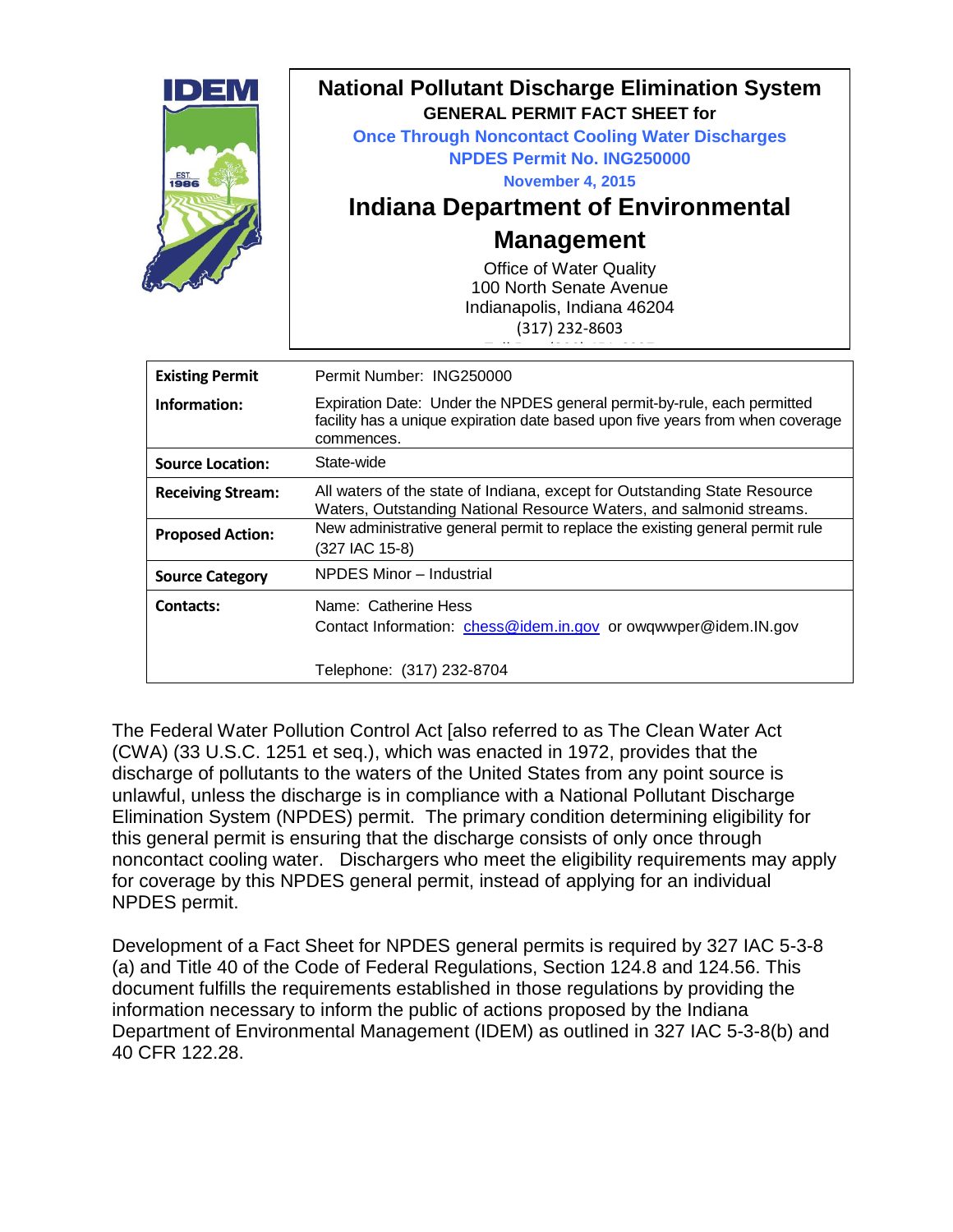#### **A. Description of General Permit Category**

The purpose of this general permit is to regulate the discharge of once through noncontact cooling water so that the public health, existing uses, and aquatic biota are protected. "Once through noncontact cooling water" is defined as "cooling water that:

(a) is used for the sole purpose of removing unwanted heat from a process; (b) only makes one (1) pass through a unit that exchanges heat between the process and the cooling water (generally a heat exchanger); and (c) does not come into contact with any raw material or manufactured product. In the context of this general permit, the term excludes discharges from steam electric power generation facilities defined under 40 CFR 423."

Applicants for this general permit may include any facility with discharges composed entirely of once through noncontact cooling water for which the applicant agrees to be regulated under the terms of this general permit (except as noted herein).

NPDES general permits are developed and issued to cover multiple facilities engaged in the same process category within the State of Indiana. IDEM first developed a general NPDES permit-by-rule (327 IAC 15-8) for discharges of once through noncontact cooling water in 1994. As a result of statutory changes to Indiana law in 2011, IDEM is now changing its method of administering NPDES general permits by changing from a permit-by-rule to an administratively issued "master" general permit (EPA terminology) which will be renewed and reevaluated on a five-year interval. Persons who seek coverage under the general permit will continue to be assigned permit tracking numbers beginning with "ING25", but coverage under the general permit will be limited to the permit term established in the general permit.

Discharges of once through noncontact cooling water are similar and require generally the same effluent limitations and monitoring requirements. As of November 2015, there are approximately 35 facilities regulated under 327 IAC 15-8. The discharge flow volumes range from 0.001 to 2.0 million gallons per day (MGD). Since the permit requirements for all these discharges are similar, requiring the same effluent limitations and monitoring requirements, and because of the number of these dischargers, it is the opinion of IDEM that this category of sources is controlled more appropriately under a NPDES general permit. These discharges are similar in the following ways:

1) They are comprised solely of once through noncontact cooling water discharges;

2) They discharge to receiving waters which have temperature requirements based on 327 IAC 2-1-6(b)(4)(D) or 327 IAC 2-1.5-8(c)(4)(C);

3) They may utilize chlorinated source water for the noncontact cooling activities at the site.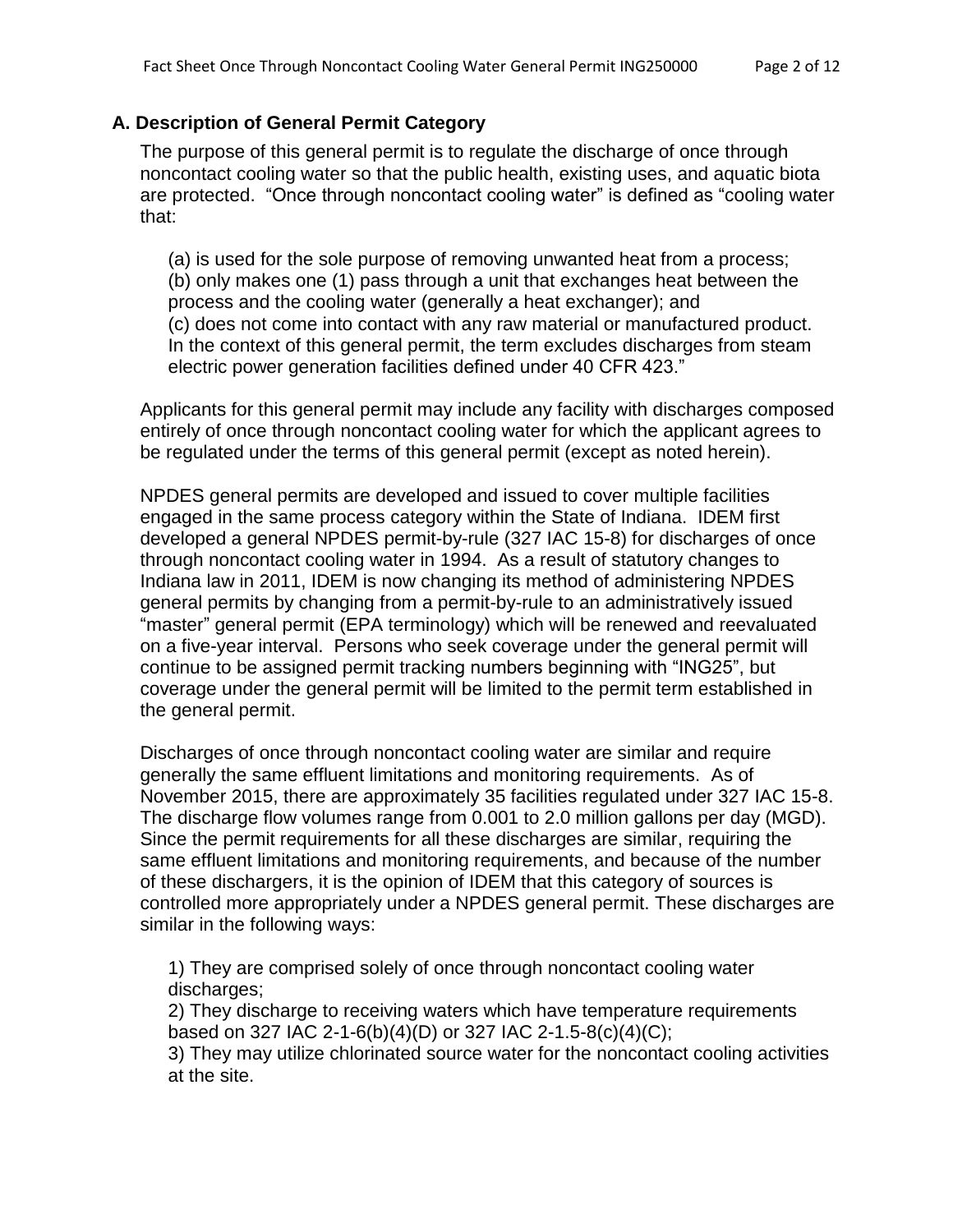The existing general permit-by-rule specifically references "once through noncontact cooling water". It was not intended for use by facilities which recirculate and re-use noncontact cooling water, because such wastewaters are more likely to contain significant quantities of pollutants such as water treatment additives. Therefore this general permit is intended to cover only those facilities which discharge once through noncontact cooling water.

#### **B. Geographic area covered**

This general permit is intended to cover any discharge of once through noncontact cooling water in the state of Indiana, except as denoted herein.

#### **C. Receiving waters**

This general permit will authorize discharges to all surface waters of the State of Indiana, except for direct discharges to Outstanding State Resource Waters (OSRWs), Outstanding National Resource Waters (ONRWs), and salmonid streams. Direct discharges to OSRWs, ONRWs, and salmonid streams are required to obtain an individual NPDES permit to regulate those discharges.

#### **D. Eligibility**

Discharges covered under this general permit will be from industrial and commercial facilities with discharges solely comprised of once through noncontact cooling water. The permitted outfall must not contain any industrial process wastewater, storm water runoff, boiler blowdown or air compressor condensates. This general permit contains certain specific exclusions from coverage which are denoted in Section 1.3 of the permit. Dischargers proposing discharges not authorized by this permit will be required to apply for an individual NPDES permit.

The following discharges of once through noncontact cooling water are not authorized by this permit:

- a) direct discharges into waters that are designated as an ONRW defined at IC 13-11-2-149.5 or an OSRW defined at IC 13-11-2-149.6 and listed at 327 IAC 2-1.3-3(d);
- b) discharges to a receiving stream when the discharge results in an increase in the ambient concentration of a pollutant which contributes to the impairment of the receiving stream for that pollutant as identified on the current 303(d) list of impaired waters;
- c) discharges containing water treatment additives (WTAs) which have not received prior written approval from IDEM for the specific additive, use, and dosage at the particular facility for which the Notice of Intent (NOI) is submitted (see Attachment A to this Fact Sheet for a listing of facilities with approved WTAs for NCCW);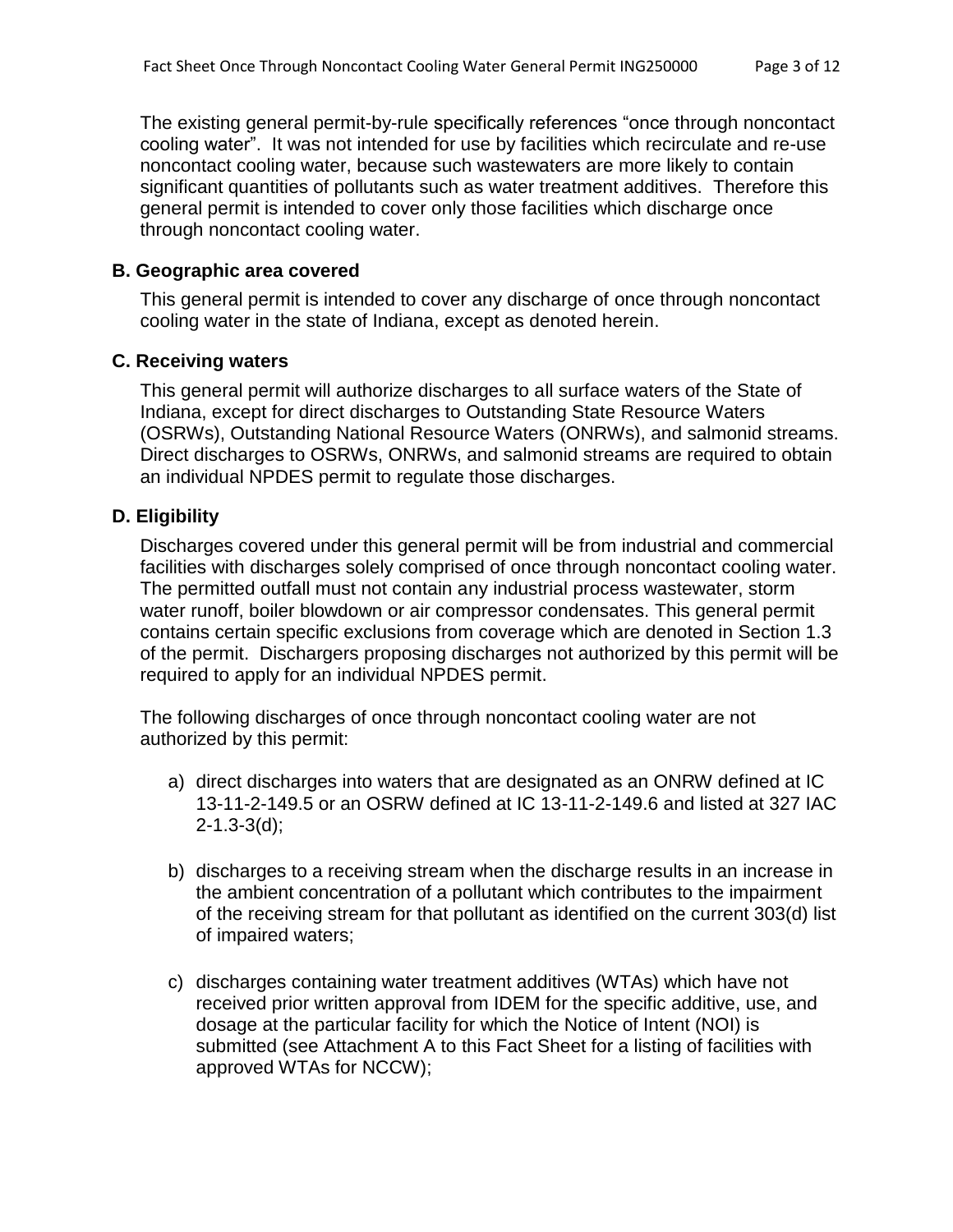- d) discharges from a facility that is not in compliance with section 316(b) of the Clean Water Act. Any facility which obtains cooling water from a surface water intake must satisfy the following conditions in order to be eligible for coverage under this general permit:
	- 1) the water body where the cooling water is obtained (source water body) may not include threatened or endangered species in the vicinity of the cooling water intake structure;
	- 2) the design intake flow must be less than 5 percent of the mean annual flow of the source water body;
	- 3) the design intake velocity must be less than 0.5 feet per second; and
	- 4) source water withdrawals from surface waters cannot exceed 2 million gallons per day (MGD) under any circumstances.
	- 5) There shall be no impingement and entrainment of fish when drawing water from a surface water body.
	- e) discharges to salmonid waters (as defined in 327 IAC 2-1.5-5(a)(3) or to the St. Joseph River (tributary to Lake Michigan) upstream of the Twin Branch Dam;
	- f) discharges from steam electric power generation facilities, as defined under 40 CFR 423; and
	- g) new discharges of once through noncontact cooling water where the discharge would be greater than 1/10 of the stream flow of the receiving water body.

#### **E. Application for Coverage**

This general permit proposes to provide coverage for any facility with discharges of once through noncontact cooling water which meets the general permit criteria, is not precluded from general permit coverage, and agrees to be regulated under the terms of the general permit.

Each discharger seeking coverage under this general permit must submit a Notice of Intent (NOI) form. Federal regulations found in 40 CFR 122.21(a) exclude persons covered by general permits from requirements to submit an application for an individual permit. NOI requirements are intended to establish a mechanism that can be used to establish a clear accounting of the number of permittees covered by the general permit, the identities, locations, and mailing addresses of those permittees, and the nature of the discharges covered by the permit.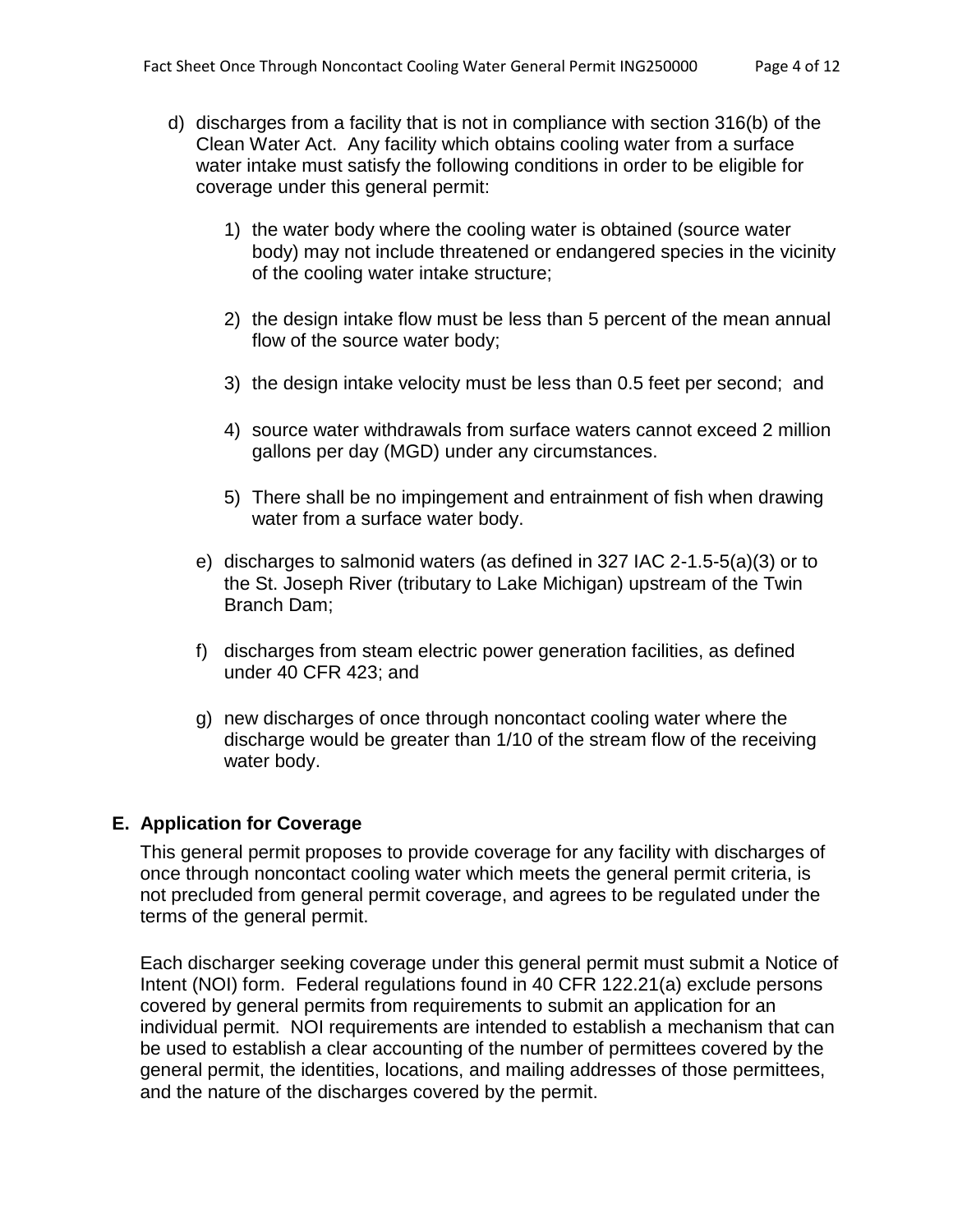Applicants must obtain written IDEM approval for any wastewater treatment additive (WTA) prior to its use with noncontact cooling water that is to be discharged under this permit. Documentation of this IDEM-approval must be submitted with the Notice of Intent (NOI) when applying for coverage under this general permit. The necessary form and complete instructions are included in State Form 50000. A separate form must be submitted for each water treatment additive that the facility uses or plans to use.

### **F. Antidegradation Evaluation**

#### Nature of Discharge

Once through noncontact cooling water is used to remove heat from a manufacturing process. The term also may include water that is used in a geothermal heating/cooling system. The primary pollutant of concern that is discharged to the receiving stream is heat. The purpose of the general permit is to ensure that waste heat being discharged to the receiving stream is in compliance with the in-stream temperature criteria contained in 327 IAC 2-1-6 and 327 IAC 2- 1.5-8. Additional pollutants may be present in the discharge dependent upon the source of the cooling water. The effluent limits are not based upon Federal Effluent Guidelines or any other treatment technology. The facilities covered by this general NPDES permit have typical daily flow volumes ranging from 0.0001 to 2.0 million gallons per day (MGD).

327 IAC 2-1.3 outlines the state's Antidegradation Standards and Implementation Procedures. The Tier 1 antidegradation standard found in 327 IAC 2-1.3-3(a) applies to all surface waters of the state regardless of their existing water quality. Based on this standard, for all surface waters of the state, existing uses and the level of water quality necessary to protect existing uses shall be maintained and protected. IDEM implements the Tier 1 antidegradation standard by requiring NPDES permits to contain effluent limits and best management practices for regulated pollutants that ensure the narrative and numeric water quality criteria applicable to the designated use are achieved in the water and any designated use of the downstream water is maintained and protected.

The Tier 2 antidegradation standard found in 327 IAC 2-1.3-3(b) applies to surface waters of the state where the existing quality for a parameter is better than the water quality criterion for that parameter established in 327 IAC 2-1-6 and 327 IAC 2-1.5. These surface waters are considered high quality for the parameter and this high quality shall be maintained and protected unless the commissioner finds that allowing a significant lowering of water quality is necessary and accommodates important social or economic development in the area in which the waters are located. IDEM implements the Tier 2 antidegradation standard for regulated pollutants with numeric water quality criteria quality adopted in or developed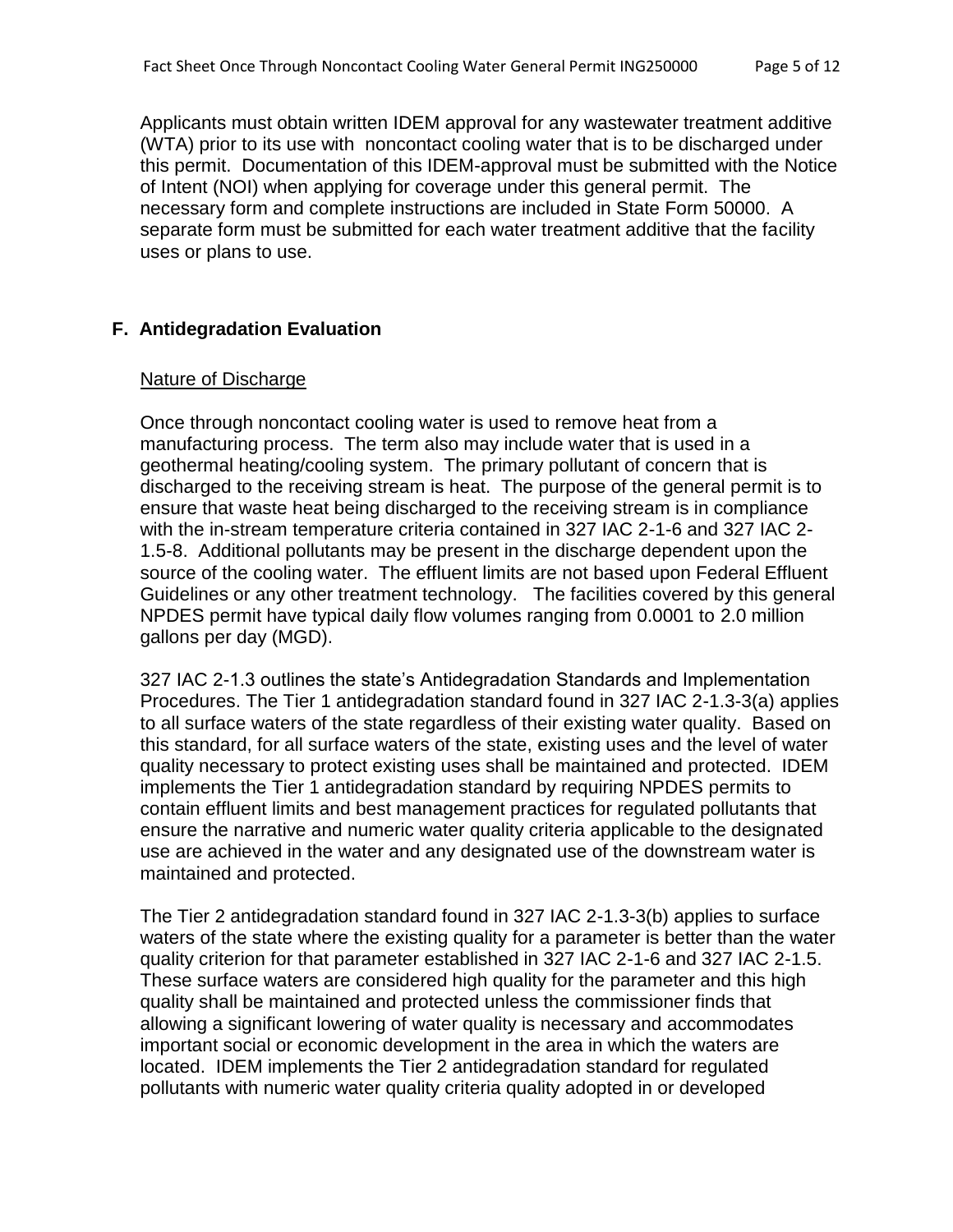pursuant to 327 IAC 2-1 and 327 IAC 2-1.5 and utilizes the antidegradation implementation procedures in 327 IAC 2-1.3-5 and 2-1.3-6. Effluent limits for the following regulated pollutants are being included in this NPDES permit to satisfy the Tier 2 antidegradation standard: **heat (temperature) and total residual chlorine.**

According to 327 IAC 2-1.3-1(b), the antidegradation implementation procedures in 327 IAC 2-1.3-5 and 2-1.3-6 apply to a proposed new or increased loading of a regulated pollutant to surface waters of the state from a deliberate activity subject to the Clean Water Act, including a change in process or operation that will result in a significant lowering of water quality.

The temperature requirements shall be applicable to the wastewater at a point prior to discharge to the receiving waters. The previous general permit-by-rule allowed the option of using an instream monitoring point as the point of compliance for the temperature limits. The general permit-by-rule also did not include total residual chlorine limits, nor did it prohibit the use of potable water supply as a source water for the noncontact cooling water. As long as the applicant does not introduce chlorine for treatment of the source water or wastewater, IDEM does not believe that an antidegradation demonstration is necessary for an applicant to be able to use potable water as a source water. The purpose of adding total residual chlorine limits is to acknowledge the potential use of potable water and to ensure that water quality standards are met at the discharge whenever it is used.

The following antidegradation determination is based on 327 IAC 2-1.3. The general permit requirements for discharges of once through noncontact cooling water are based on the best professional judgment of the best available treatment in accordance with 327 IAC 5-5-2 and Indiana water quality standards. The new or increased loading of the regulated pollutant(s) established in the NPDES permit do/does not result in a significant lowering of water quality as defined in 327 IAC 2- 1.3-2(50).

#### Demonstration of a Non-Significant Lowering of Water Quality

In accordance with the antidegradation standards and implementation procedures rule 327 IAC 2-1.3-4(c)(1)(B), a significant lowering of water quality will not occur if the following conditions are met**:**

For heat, the following conditions must be satisfied:

(i) The new or increased discharge will not result in an increase in temperature in a stream or an inland lake, outside of the designated mixing zone, where applicable. (ii) The new or increased discharge will not result in an increase in waste heat of an amount in a stream greater than the amount determined by calculating the number of British thermal units (BTUs) required to raise the temperature of the stream design flow of the receiving stream by one (1) degree Fahrenheit.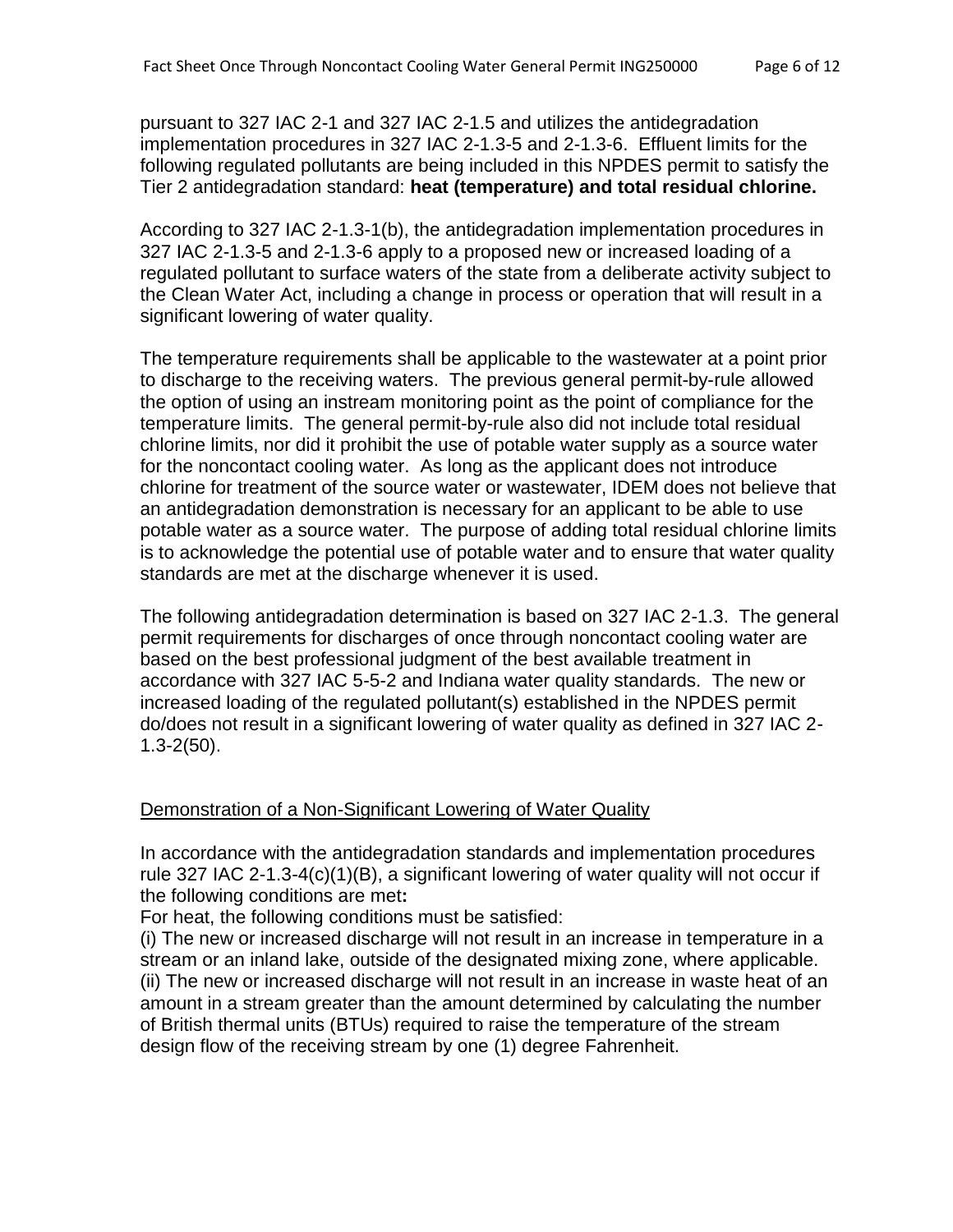IDEM has determined that a dilution ratio greater than or equal to 10 parts receiving stream (stream design flow) to 1 part effluent design flow will provide sufficient dilution to the discharge such that the new discharge will not cause a significant lowering of water quality for TRC or Heat in the receiving stream.

Therefore, all new discharges of NCCW to a receiving stream that has a dilution ratio greater than or equal to 10 parts receiving stream (stream design flow) to 1 part effluent design flow are eligible to apply for and obtain coverage under this general permit.

All new discharges of NCCW to a receiving stream that has a dilution ratio less than 10 parts receiving stream (stream design flow) to 1 part effluent design flow are NOT eligible to apply for and obtain coverage under this general permit.

No new discharges of NCCW may occur to a lake under this general permit because there are no mixing zones in lakes except for Lake Michigan or where 316a applies.

This general permit requires permit conditions as outlined in Section H of this fact sheet that ensure a new or increased discharge of once through noncontact cooling water will not increase the temperature of the receiving waterbody outside of the designated mixing zone, where applicable, and therefore does not constitute a significant lowering of water quality.

The applicant is required to provide information in the NOI about the source of the once through noncontact cooling water. If the applicant proposes to use chlorinated source water, the NOI must include documentation that this is the only viable cooling water source. This documentation will satisfy the "necessary" test for antidegradation.

#### **G. When to Apply**

All dischargers desiring coverage under this general permit must timely submit a complete Notice of Intent. The current NPDES general permit-by-rule (327 IAC 15-8) allows an NOI to be filed at least fifteen (15) days prior to the commencement of the proposed activity. Under the terms and conditions of this general permit, appropriate submission time frames depending upon the situation of the discharger are proposed (See Section 4.0 of the general permit).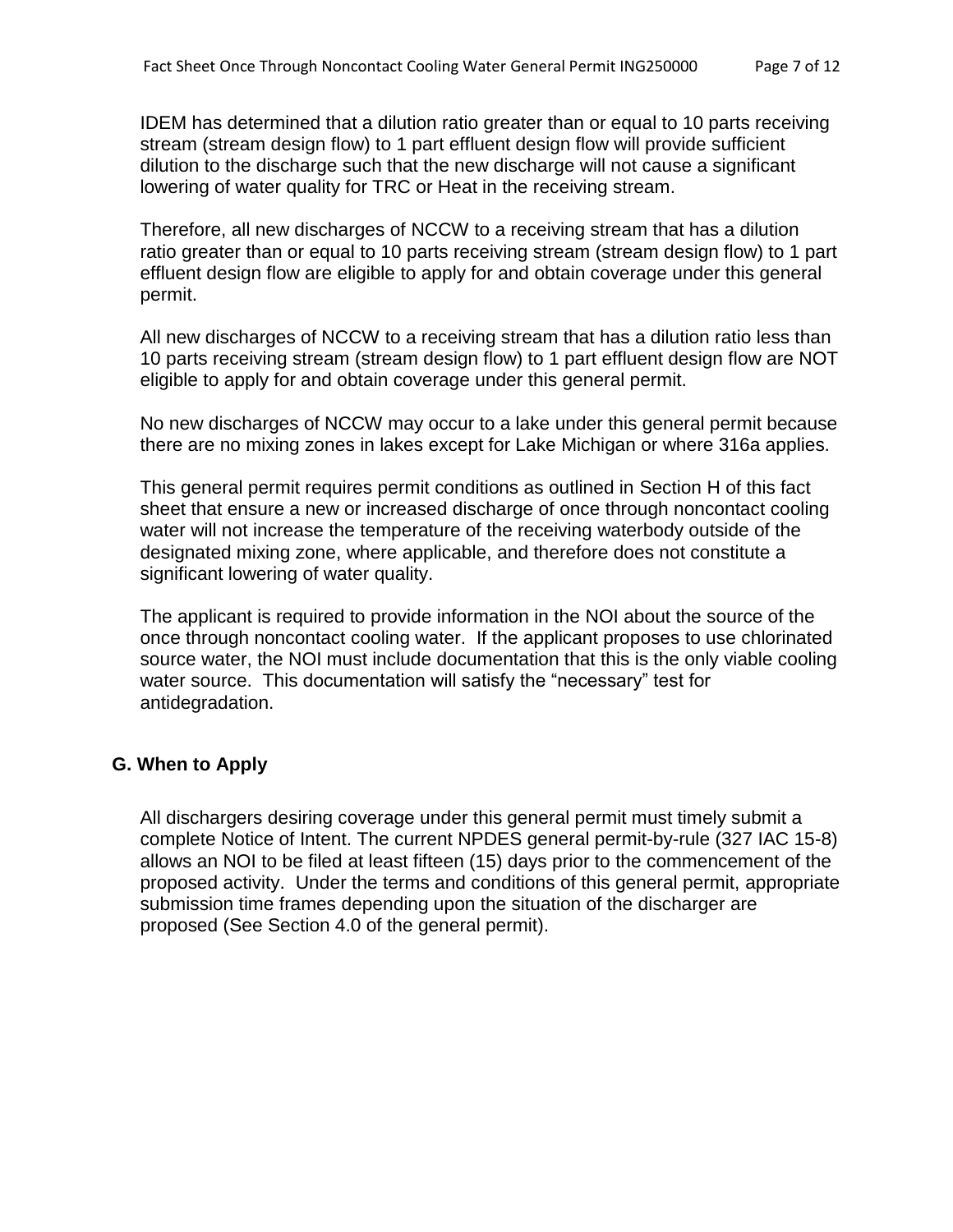### **H. Permit Conditions**

#### **1. Narrative Water Quality Based Limits**

The narrative water quality standards contained in 327 IAC 2-1-6(a)(1) (A)-(E) and 327 IAC 2-1.5-8 have been included in this general permit to ensure that the narrative water quality criteria are met.

### **2 Numeric Permit Limits & Monitoring Requirements**

This NPDES general permit for once through noncontact cooling water protects the quality of waters of the state by regulating the quality of water discharged from such industrial activities. According to 40 CFR 122.44 and 327 IAC 5, NPDES permit limits are based on either technology-based limitations, where applicable, best professional judgment (BPJ), or Indiana Water Quality Based Effluent Limitations (WQBELs), whichever is most stringent.

The water quality based effluent limitations in this general permit are based on water quality criteria in 327 IAC 2-1-6 or under the procedures described in 327 IAC 2-1-8.2 through 327 IAC 2-1-8.6 and implementation procedures in 327 IAC 5. Limitations and/or monitoring are required for parameters identified by applications of the reasonable potential to exceed a WQBEL under 327 IAC 5-2-11.1(h)(1) and 327 IAC 5-2-11.5.

Parameters regulated under this general permit include flow, oil and grease, pH, total residual chlorine, total flow, and temperature. These are the baseline effluent limitations and monitoring requirements which are required of all discharges of once through noncontact cooling water.

- **a. Flow** is a standard parameter to be monitored in all NPDES permits. The requirement is to report both the monthly average and daily maximum flows for each month. This parameter is required of all NPDES permits and is included in this permit in accordance with 327 IAC 5-2-13(a)(2).
- **b. Oil and Grease** is a common industrial pollutant and has the potential to be present in once through noncontact cooling water. The requirement is to monitor and report the concentration of this parameter on a twice monthly basis. This monitoring requirement for oil and grease is the same as that which exists in the current general permit-by-rule, 327 IAC 15-8.
- **c**. **pH** is included in the general permit to ensure that the discharge will not violate Indiana water quality standards. The proposed limit of 6.0 to 9.0 standard units (s.u.) is in accordance with the Water Quality Standards (327 IAC 2-1-6 and 327 IAC 2-1.5-8). This restriction is necessary due to the variable water supply sources and the potential for pH adjustment due to the use of approved water treatment additives. The effluent limitations and monitoring requirement for pH is the same as that which exists in the current general permit-by-rule, 327 IAC 15-8.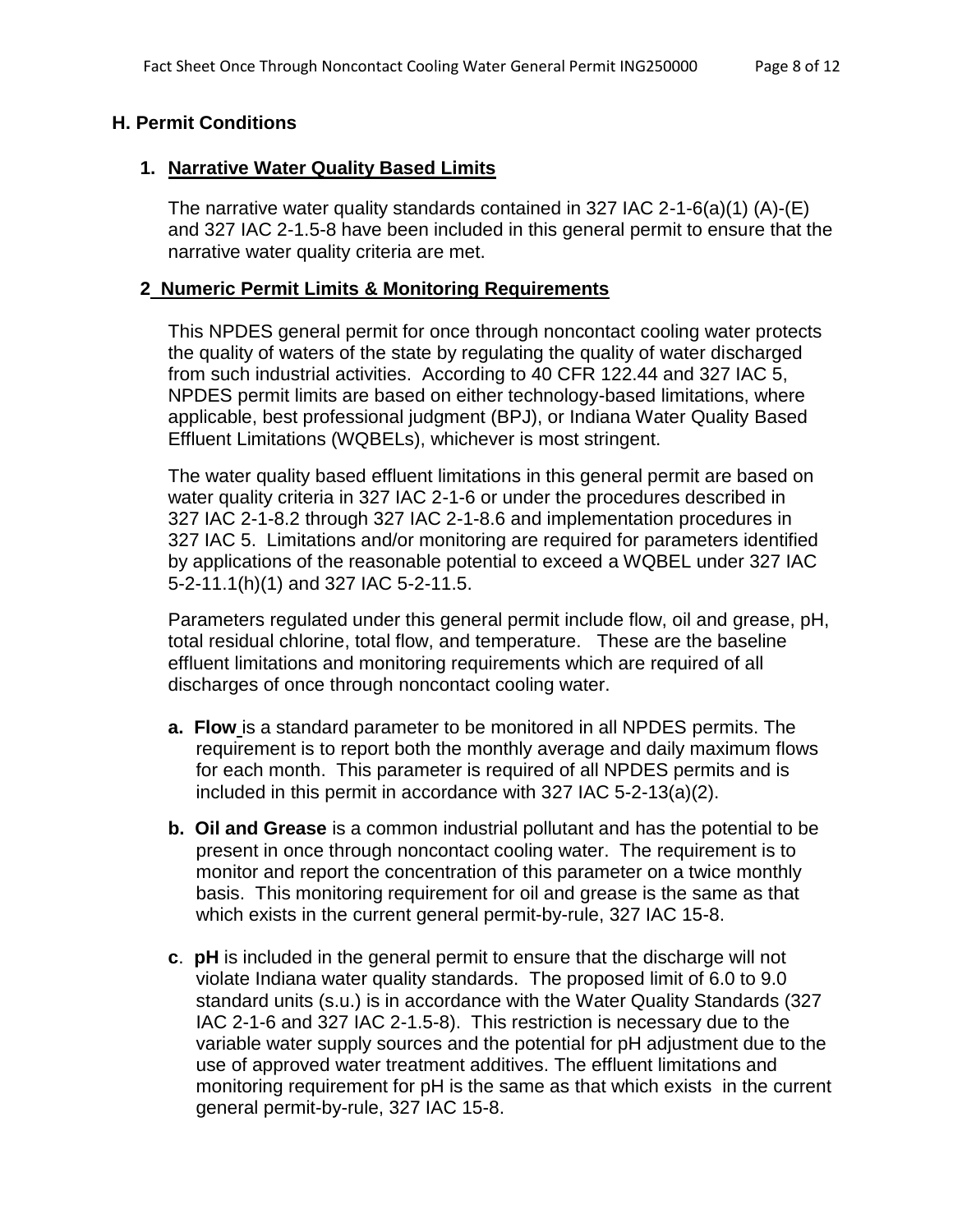**d. Total Residual Chlorine** (TRC) limits are included to account for permittees that utilize a chlorinated potable water supply as the source water for the once through noncontact cooling water. Some facilities utilize water which has been withdrawn directly from a stream or from an unchlorinated well. Others must use a public water supply (PWS) which typically is chlorinated for bacteriological control. Historically such situations have typically resulted in the requirement for these facilities to obtain an individual NPDES permit.

The effluent limitation for TRC shall apply whenever chlorinated intake water is used as the source water for once through noncontact cooling water during any given month.

The effluent limitation for TRC is 0.02 mg/l as a daily maximum. This limit is derived from 327 IAC 2-1-6. (Table 1 - Water Quality Criteria for Specific Substances) and 327 IAC 2-1.5-8 (Table 8-1; Surface Water Quality Criteria for Protection of Aquatic Life) and assumes that the discharge is likely to occur when there is little or no dilution available in the receiving waters. Since this effluent limitation (0.02 mg/l) is less than the LOQ value (0.06 mg/l), the permittee may report "< 0.06" for the daily maximum if the testing result(s) are less than the LOQ value. For any month in which the permittee does not utilize chlorinated intake water, the permittee may report "n/a" for this parameter.

- **e. Total Flow** reporting requirements are included and facilities covered by this general permit must report the total flow value for the month in units of million gallons (mgal). This requirement has been a parameter listed on the Discharge Monitoring Report forms for all NPDES permittees for the past several years, and it is included to assist IDEM in properly assessing the annual permit operating fees set forth under IC 13-18-20.
- **f. Temperature Requirements** are as established in the temperature table below and are based on the various sets of thermal standards contained in the Indiana Water Quality Standards, 327 IAC 2. The first set of temperature requirements are applicable to direct discharges to the Ohio River. The second set of temperature requirements is applicable to all other Indiana streams, with the exception of those which are specifically excluded from general permit coverage as set forth in Section D of this fact sheet and Section 1.3 of the general permit. The Indiana water quality standards contain more stringent temperature requirements for salmonid streams and for Lake Michigan, and such discharges will be regulated by individual NPDES permits.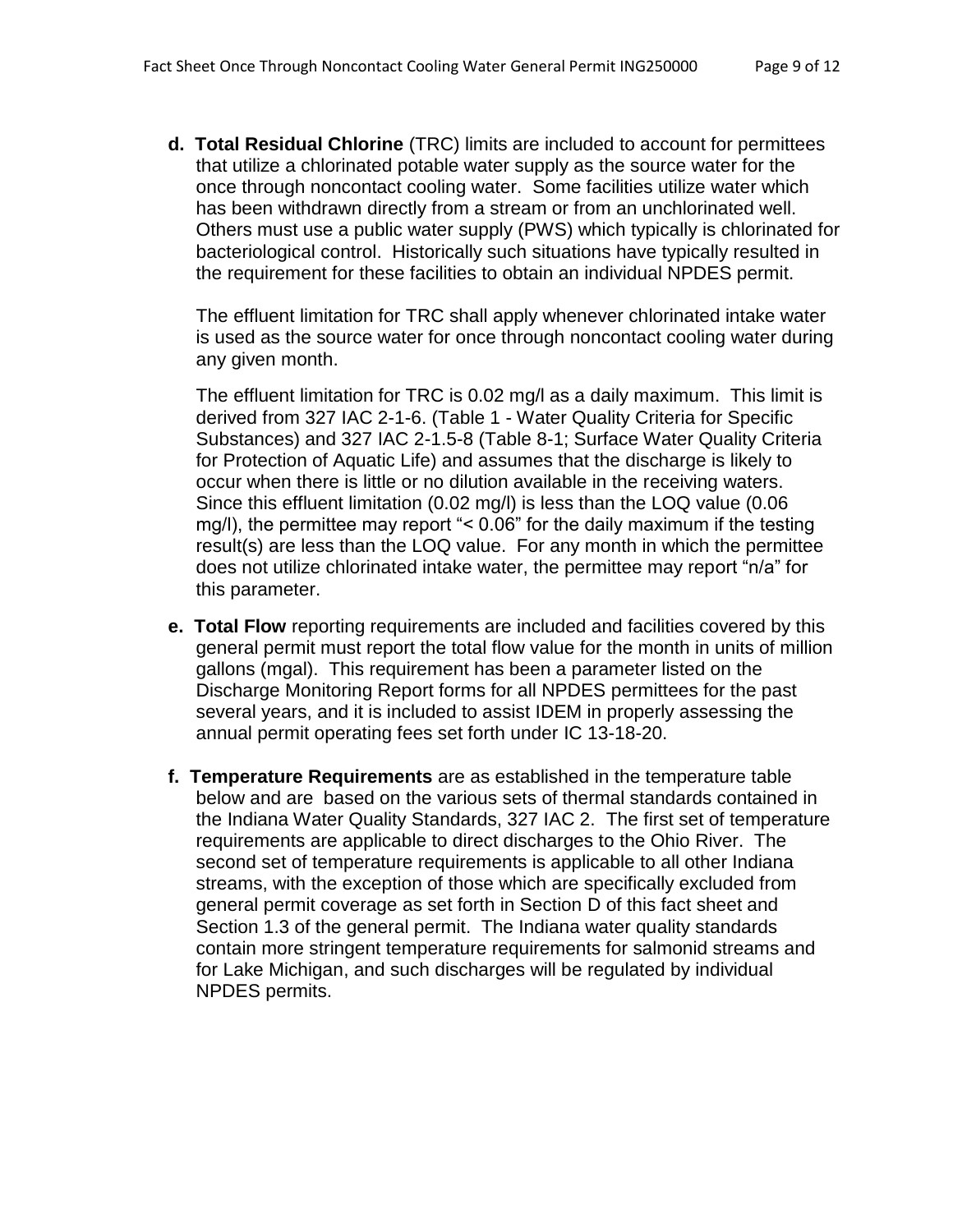|                        | <b>JAN</b> | <b>FEB</b> | <b>MAR</b> | APR MAY |    | <b>JUN</b> | JUL | <b>AUG</b> | <b>SEP</b> | <b>OCT</b> | <b>NOV</b> | <b>DEC</b> |
|------------------------|------------|------------|------------|---------|----|------------|-----|------------|------------|------------|------------|------------|
| Ohio River main        | 50         | 50         | 60         | 70      | 80 | 87         | 89  | 89         | 87         | 78         | 70         | 57         |
| stream                 |            |            |            |         |    |            |     |            |            |            |            |            |
| 327 IAC 2-1-6(b)(4)(D) |            |            |            |         |    |            |     |            |            |            |            |            |
| All other Indiana      | 50         | 50         | 60         | 70      | 80 | 90         | 90  | 90         | 90         | 78         | 70         | 57         |
| streams (except for    |            |            |            |         |    |            |     |            |            |            |            |            |
| OSRWs, ONRWs, St.      |            |            |            |         |    |            |     |            |            |            |            |            |
| Joseph River, and      |            |            |            |         |    |            |     |            |            |            |            |            |
| salmonid streams)      |            |            |            |         |    |            |     |            |            |            |            |            |

# MAXIMUM TEMPERATURES FOR DISCHARGE (in Degrees Fahrenheit (°F))

## **3. Monitoring and Reporting Requirements**

Monitoring requirements for oil and grease, pH and temperature are set at twice monthly. Flow monitoring was previously set at twice monthly, but it is now a daily requirement. Total flow must be calculated once monthly.

The permittee is required to complete and submit federal DMRs and state MMRs to IDEM containing the results obtained during the previous monitoring period by the 28<sup>th</sup> day of the month following the monitoring period.

The permittee may choose to or may be required to enroll in the NetDMR program for the electronic submittal of the federal DMRs and the state MMR forms in lieu of submitting them via U.S. Mail. Once approved by IDEM, the permittee may use this process for submitting reports in lieu of submitting hard copies of the reports to IDEM.

## **I. Reporting Spills and Noncompliance**

All persons covered by this general permit must monitor for, identify, and report adverse incidents. If a person covered by this general permit observes or is otherwise made aware of an adverse incident that may have resulted from a discharge, the person must notify IDEM by telephone at **(888) 233-7745:**

- immediately for incidents which pose a significant danger to human health or the environment,
- as soon as possible but within two (2) hours of discovery for any adverse incidents resulting in death or acute injury or illness to animals or humans (see 327 IAC 2-6.1), and
- within 24 hours of the person becoming aware of the adverse incident for any other adverse incidents not listed above.

The permittee shall also submit a written report to IDEM within 5 days of the permittee becoming aware of the incident and may be submitted by U.S. Mail, by fax, or by email (such reports must be sent to: [wwreports@idem.IN.gov](mailto:wwreports@idem.IN.gov) ).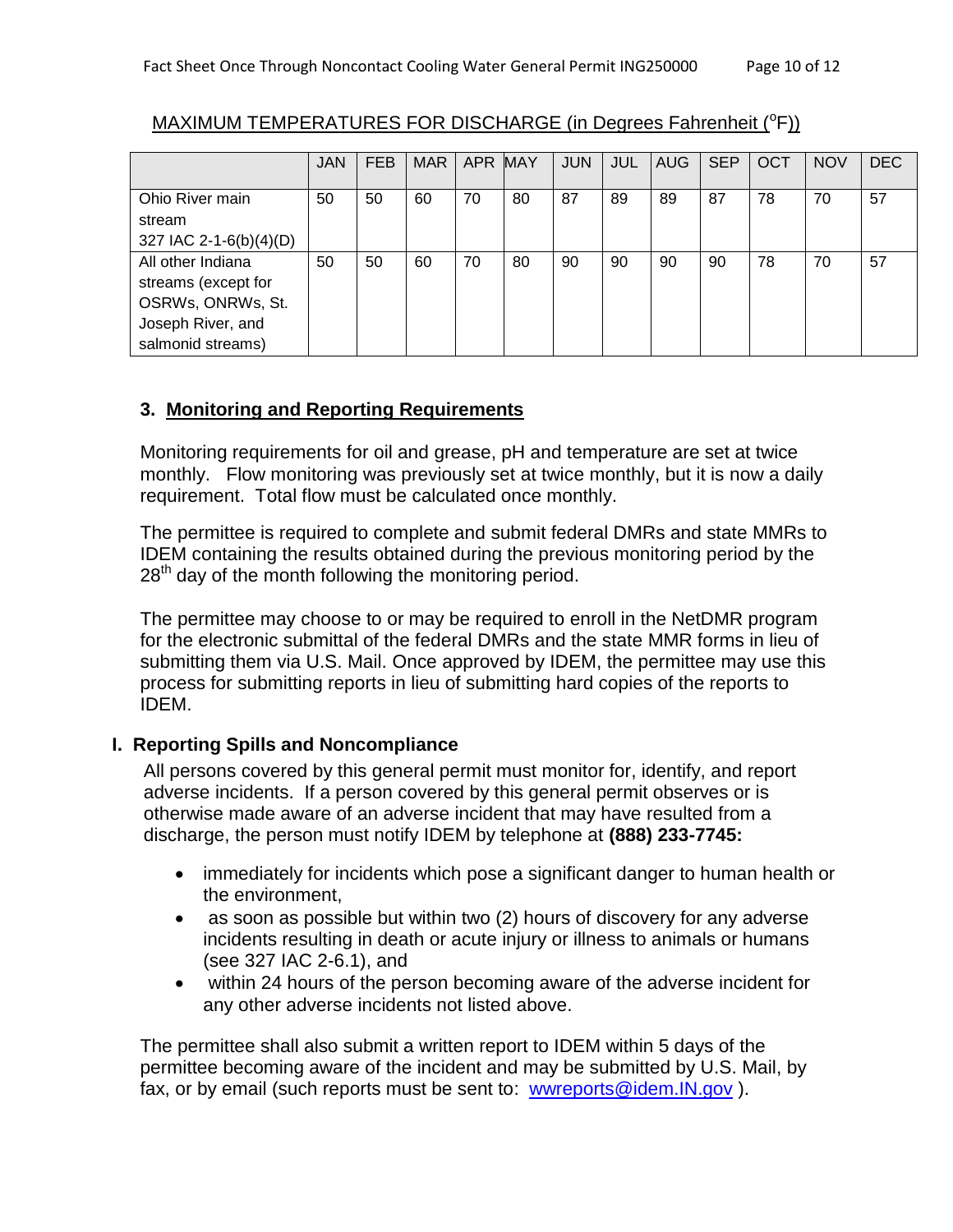Spills from the permitted facility meeting the definition of a spill under 327 IAC 2-6.1-4(15), the applicability requirements of 327 IAC 2-6.1-1, and the Reportable Spills requirements of 327 IAC 2-6.1-5 (other than those meeting an exclusion under 327 IAC 2-6.1-3 or the criteria outlined below) are subject to the Reporting Responsibilities of 327 IAC 2-6.1-7.

It should be noted that the reporting requirements of 327 IAC 2-6.1 do not apply to those discharges or exceedances that are under the jurisdiction of an applicable permit when the substance in question is covered by the permit and death or acute injury or illness to animals or humans does not occur. In order for a discharge or exceedance to be under the jurisdiction of this NPDES permit, the substance in question (a) must have been discharged in the normal course of operation from an outfall listed in this permit, and (b) must have been discharged from an outfall for which the permittee has authorization to discharge that substance.

### **J. Fees**

In accordance with IC 13-18-20-12, any application for a new permit, renewal of a permit, modification of a permit, or variance from a permit requirement must be accompanied by an application fee, which is currently \$50.00. This fee is also applicable to Notice of Intent letters for general permits. Once approved for coverage under a general permit, the permittee is also subject to annual operating fees. These annual fees are variable and are set by statute in IC 13-18-20.

## **K. Reopening Clause**

This general permit may be modified, or alternately, revoked and reissued, after public notice and opportunity for hearing to include any applicable effluent limitation or standard issued or approved under  $301(b)(2)(C)$ ,  $(D)$  and  $(E)$ , 304  $(b)(2)$ , and 307(a)(2) of the Clean Water Act, when the effluent limitation or standard so issued or approved:

- a) contains different conditions or is otherwise more stringent than any effluent limitation in the permit; or
- b) controls any pollutant not limited in the permit.

## **L. Permit Term**

This general permit is to be in effect for a five-year term.

## **M. Forms, References, and Guidance Documents**

The IDEM website will contain information about each of the NPDES general permits, including the issued permit(s), Notice of Intent (NOI) forms, Notice of Termination (NOT) forms, Application for Approval to Use Water Treatment Additives form, and helpful reference documents to assist the regulated community and the general public. This web page is still in development as of the date of this fact sheet.